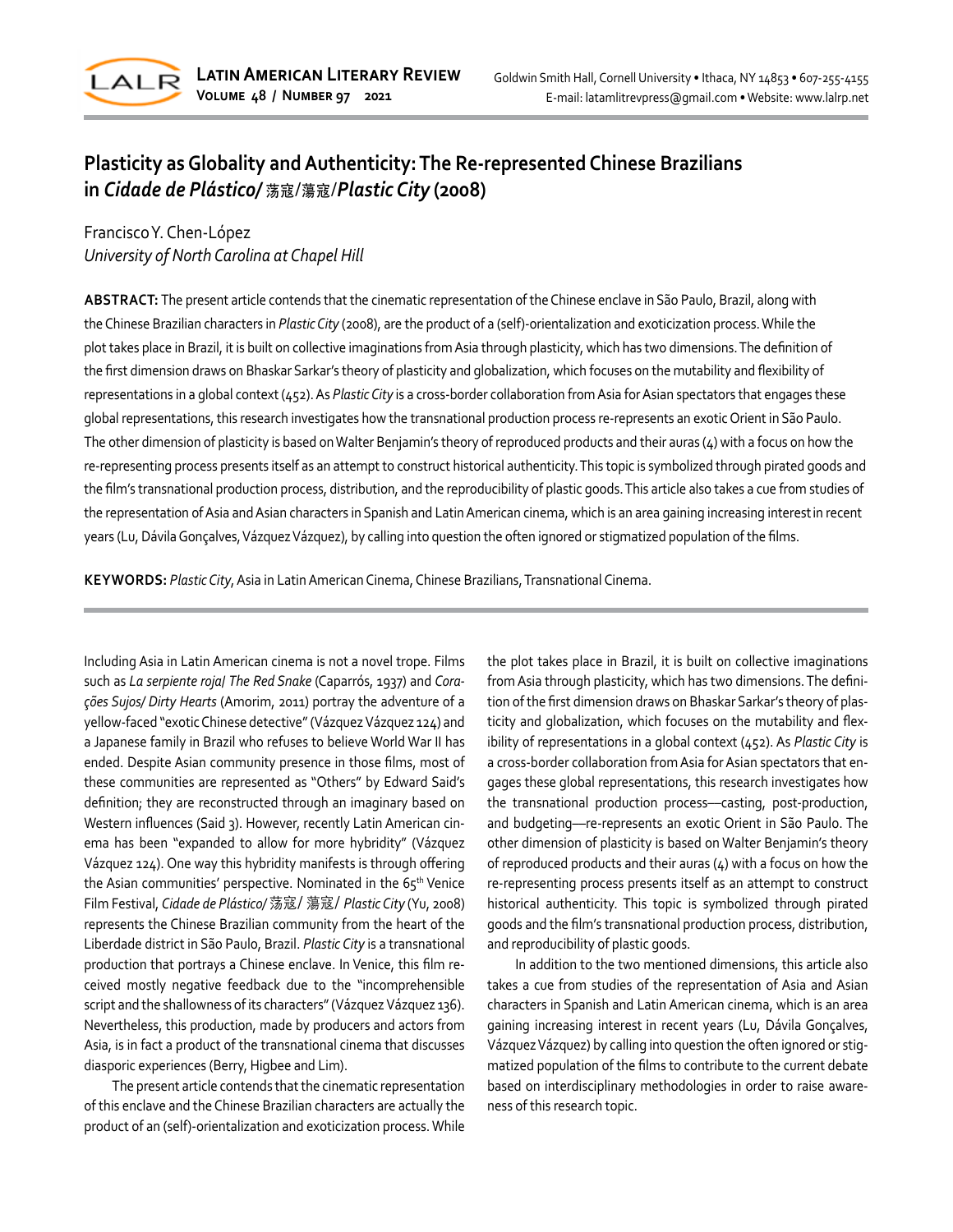#### **Portraying China in Brazil**

The representation of China in the Brazilian imaginary can be traced back to the transoceanic trades of the sixteenth century as well as collective memory about those routes. According to Ana Paulina Lee's monograph *Mandarin Brazil: Race, Representation, and Memory* (2018), the pictorial representations of Chinese immigrants are part of the "circumoceanic memory." Extending Roach's "circum-Atlantic memory" theory, Lee uses the term circumoceanic memory "to include transpacific passages that connect the histories of once distant places through the shared experience of racialized exploitative labor and the networked cultural processes that produce racial subaltern subjects" (10). In the Chinese-Brazilian context, the trade routes were dominated by silk and spice trade. Later, coolies––a system of Chinese indentured workers—is implemented throughout the country. This system replaced the labor force after the abolition of slavery in the nineteenth century. The two significant events––the transoceanic trades and the introduction of the coolie system––shaped the societal perception of China and Chinese immigrants in Brazil. The Sino-Portuguese trades circulated luxury objects since the sixteenth century yet declined because of the political turmoil in China in the seventeenth century (Lee 24). As a result, one of the luxury objects that was highly sought after porcelain—was not able to meet the demand. European countries, as leading consumers of these objects, invented chinoiserie as "a new genre of imitation porcelain and motifs" (24). This imitation was made by Dutch potters who "produced chinoiserie objects and decorations that circulated imprinted images of not only an imagined Asia but also an invented Europe" (24). The history behind chinoiserie sheds light on the transoceanic trades between China and Brazil in the sixteenth and seventeenth centuries as it demonstrates the tradition of imagining China through goods and printed culture. The representation of China, in this case, was malleable due to the bilateral imagery—between China and Europeans.

The representation of coolies in the nineteenth century also took part in the Brazilian imaginary when portraying China. Parallel to the circulating luxury goods in the country, Chinese laborers faced unfavorable treatments in the Americas. During the Anti-Chinese sentiment (1890-1892) in the United States, according to Lee, coolies "were racially and ethnically coded as uncivilized, subhuman, and filthy—as markers of the 'exotic alien.' They were undemocratic, unfree, and thus un-American bodies" (40). In Brazil, however, "mixed views toward the Chinese existed, and terms such as *yellow race*, *yellow labor*, *and coolie race* were used interchangeably in discussions over Chinese labor" (50). The history of coolies, as mentioned above, is parallel to Brazil's *branqueamento* (whitening), an ideology started in 1889 with the aim of making the population whiter. The Chinese laborers, along with other immigrants and minorities, underwent *o Sistema de casta* (the caste system)—a "genealogical rubric about racial caste hierarchies" (Lee 13). Despite the name, the *branqueamento* did not aim to discard or isolate other non-white ethnic groups but to celebrate miscegenation to produce whiteness, as a "symbol of progress, modernization, and liberty" (Lee 14). In this context, coolies were an integral part of the nation's modernization project.

Celebrating miscegenation while portraying Asia through (imitated) luxury goods resulted in the economic prosperity of the Liberdade district. While Liberdade has functioned as an epicenter of Japanese-Brazilian commercial relationships since the last century, it also houses immigrants from different Asian countries selling goods imported from Asia at economical prices. Thus, Liberdade gradually changed the economic dynamics in the area. Among those Asian immigrants, the Chinese population has been growing significantly. Today, more than 250,000 Chinese immigrants are living in Liberdade, causing Brazil to host the "largest Chinese population in Latin America" (17). This aligns with the cultural imagery represented in *Plastic City.*

#### *Plastic City***: A Re-represented Cultural Imagery**

The story of *Plastic City* revolves around Yuda—an undocumented immigrant from China who first arrived in Brazil in 1984—and his adopted son Kiri—a second-generation Chinese Brazilian. These two build an underground pirated goods empire in the heart of the Liberdade district in São Paulo. Using the *Novo Mundo* (New World) shopping center as a façade and a collection center, Yuda and Kiri smuggle pirated merchandise and use the profit to bribe Carvalho, a government official. With the Brazilian government on their side, Yuda and Kiri's fake goods business becomes prosperous. On top of the smuggling business, Kiri oversees a clandestine factory that manufactures pirated goods to be sold locally and overseas. Yuda and Kiri's empire is later challenged by another Asian gang led by a "Mr. Taiwan." Mr. Taiwan and his Taiwanese gang buy out *Novo Mundo* and import pirated goods at better quality to compete with Yuda. To fight back the Taiwanese gang, Yuda appeals to fellow smuggler, Mario, to share his cargo. Mario wants the lion's share of the profit, and Yuda refuses. Kirin later murders Mario since he is not cooperative. Yuda surrenders in the competition between him and the Taiwanese gang in exchange for Kirin's freedom. Upon getting out of prison, Kirin asks for a duel with Mario's remaining supporters to avenge Yuda. Kirin annihilates all the opponents using a katana. In the end, Yuda flees to live in the jungle by the border through which Yuda arrives in Brazil. Yuda takes Kirin's hand using his katana to end his life. The film concludes with a quote from the *Original Vows of Ksitigarbha Bodhisattva Sutra* (地藏菩薩本願經) (652- 710): "一物一數一界之內一塵一劫." (For each unit there would be a Ganges River; for each grain of sand in each of these Ganges Rivers, there would be a world; for each speck of dust in each of these worlds, there would be a Kalpa; and for every speck of dust accumulated during each of these Kalpas, there would be a Kalpa, Tsai 19).

The story of *Plastic City* represents cultural/racial hybridity in a global context through the movement of goods. Representing cul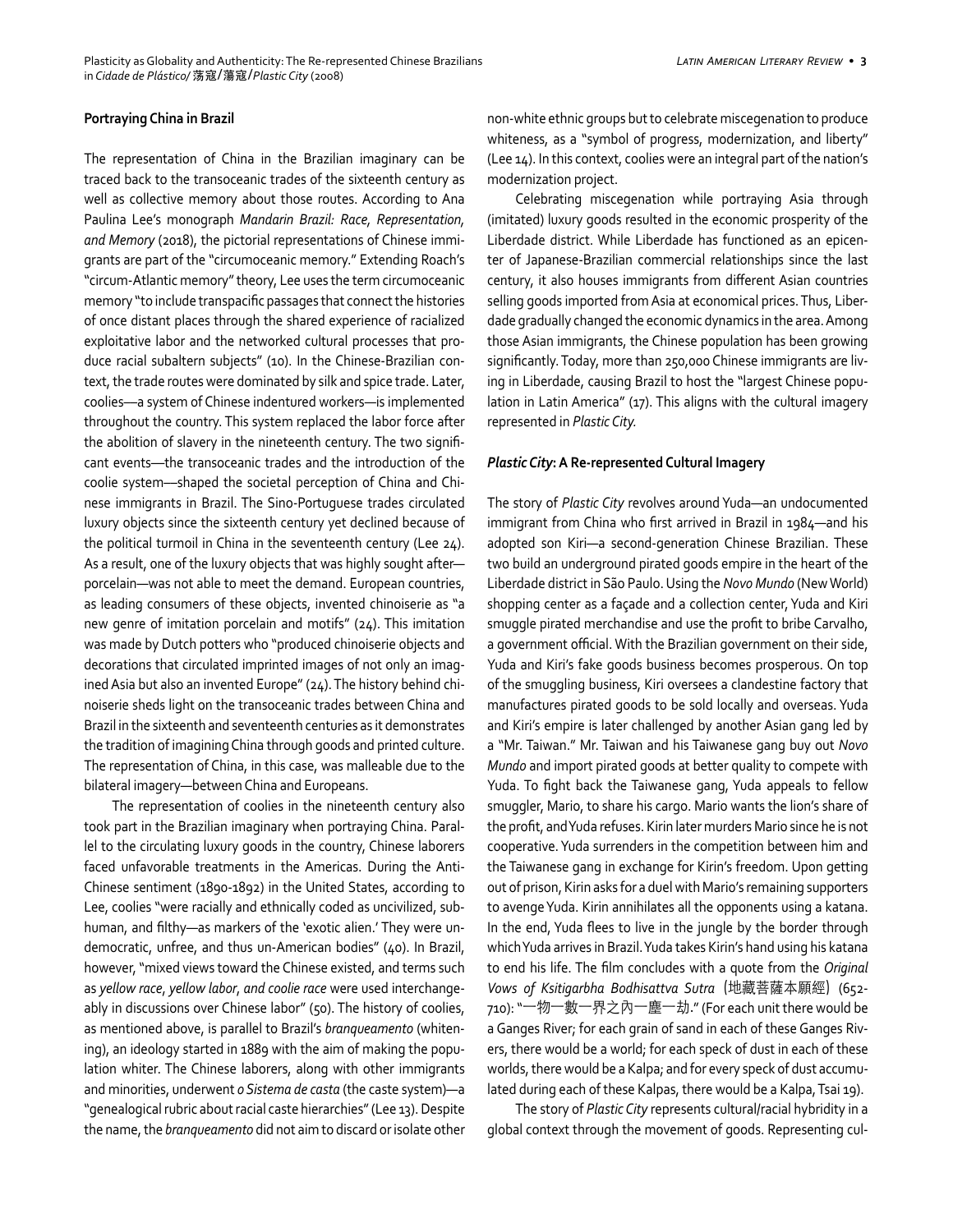tural and racial hybridity in a global context is, as María Mercedes Vázquez Vázquez (2018) has outlined, one of the main characteristics in Latin American cinema:

The term Latin American cinema has to be expanded to allow for more hybridity and include these types of productions given the continuing transformation of societies due to migration at a global level—which undermines the still common assumption of ethnically homogenous nations—and the increase in transnationalism in film production, especially BRICS co-productions. (124)

*Plastic City* embodies this cultural hybridity. As a co-production from two of the BRICS countries<sup>2</sup>—China and Brazil—the hybridity comes from transnational encounters manifesting though the film's casting, post-production, and budgeting. Chinese immigration history in Brazil and the societal perception of Chinese and other Asian immigrants in the country also influence how this cultural hybridity appears in the film. With Chinese immigrant characters as protagonists, the film presents an infrequent portrayal that centers a growing population that deserves more representation. Regarding the scarce filmic representations on the Chinese community in Latin America and the importance of them, Vázquez Vázquez observes:

[I]n comparison to the enormous volume of trade between the two regions, Asian-Latin American cultural relations and their studies are minimal. Regardless of the number of Latin American films registering the Asian contribution to the reconfiguration of contemporary Latin American societies, their importance is, however, undeniable. (123)

While the film provides a rarely shown portrayal from within the community, it seeks an aesthetic (re)portrayal utilizing pre-existing tropes in Brazilian imagery through Asian imagery. This re-represented imagery of Chinese immigrants in Brazil is of a "reversechinoiserie making" nature since in this case, it is Asia that imagines its presence in Brazil. In an interview, the director of the film, Yu Lik-Wai, recognizes:

I consider the film as a modern fable. In this Mestizo city, there are no facts, only fairy tales. I always have some vague sense of an imminent Utopia, and inexplicable longing for 'somewhere else.' In one way, Brazil is a Utopian society. Generations of immigrants have come to its virgin land to fashion a new world and a new god for themselves. If Utopia is a glorious dream of the future, then *Plastic City* is a reflective elegy for our future world. (qtd. in Vázquez Vázquez 139)

Although the director claims the film itself is a classic fairy tale, in

a broader sense it still reflects the economic and power dynamics among different Asian ethnic groups in an enclave. This has to do with the fact that this film is a fruition of a global film-making process. That is to say, there are multiple ideologies behind the filmmaking process and the director "reinterprets this tradition from a global film-making perspective rather than from Latin American film history" (139). As a production situated in a global contextfrom its production process, the story's historical and cultural background to its releases and reception––*Plastic City* inevitably converges influences drawn from Asia and Brazil. These convergences and the film itself—as a re-representation—comes from the artificial nature of globality, which Bhaskar Sarkar denotes as plasticity.

## **Plasticity as Globality**

In his article "Plasticity and the Global" (2015), Bhaskar Sarkar observes that globality and global contexts have a heavy influence on the contemporary film production process. Sarkar studies how the global affects Indian cinema and analyses these influences in films such as *Slumdog Millionaire* (Boyle, 2008). His definitions of the global and globality, however, can be extended to *Plastic City* when analyzing the represented cultural hybridity, transnational collaboration and adaptation, dubbing, and cultural evasiveness in the film.

Regarding globality, Sarkar mentions that it"materializes from the mobile encounters between mutating nodes—as networks of shifting relations between entities that are themselves in the process of becoming" (452). Since the global is built on constant practices of edifying worlds, it is artificial (453) and an aesthetic strategy to de-center the global/local dichotomy. Regarding these constant practices, Sarkar further theorizes them as plasticity, noting:

In this formulation so far, the global is characterized by the dual conditions of relationality and mutability: I call this compound spatiotemporal characteristic *plasticity*.… Plasticity summons up the global as a set of relations between units that are in a continual state of transformation. (453)

The mentioned relationality and mutability, along with fluidity, are vital elements as the global "is best thought of as a fluid emergence rather than as a stable totality" (452). The three components mentioned above allow us to study the production process and the way Chinese Brazilians are represented in *Plastic City.*

The mutability and fluidity can be observed from the movie's budgeting and casting. While both protagonists in the film, Yuda and Kirin, are of Chinese descent, the actors who portray them, Anthony Wong and Jō Odagiri, are from Hong Kong and Japan. Since *Plastic City* is a "Hong Kong-Japan-France-Brazil co-production" (141), it is understandable to cast actors from more than one country to appeal to a multinational spectatorship. The multinational cast reflects the interests of the patrons and presents fluidity, which demonstrates the plasticity in this film. This fluidity manifests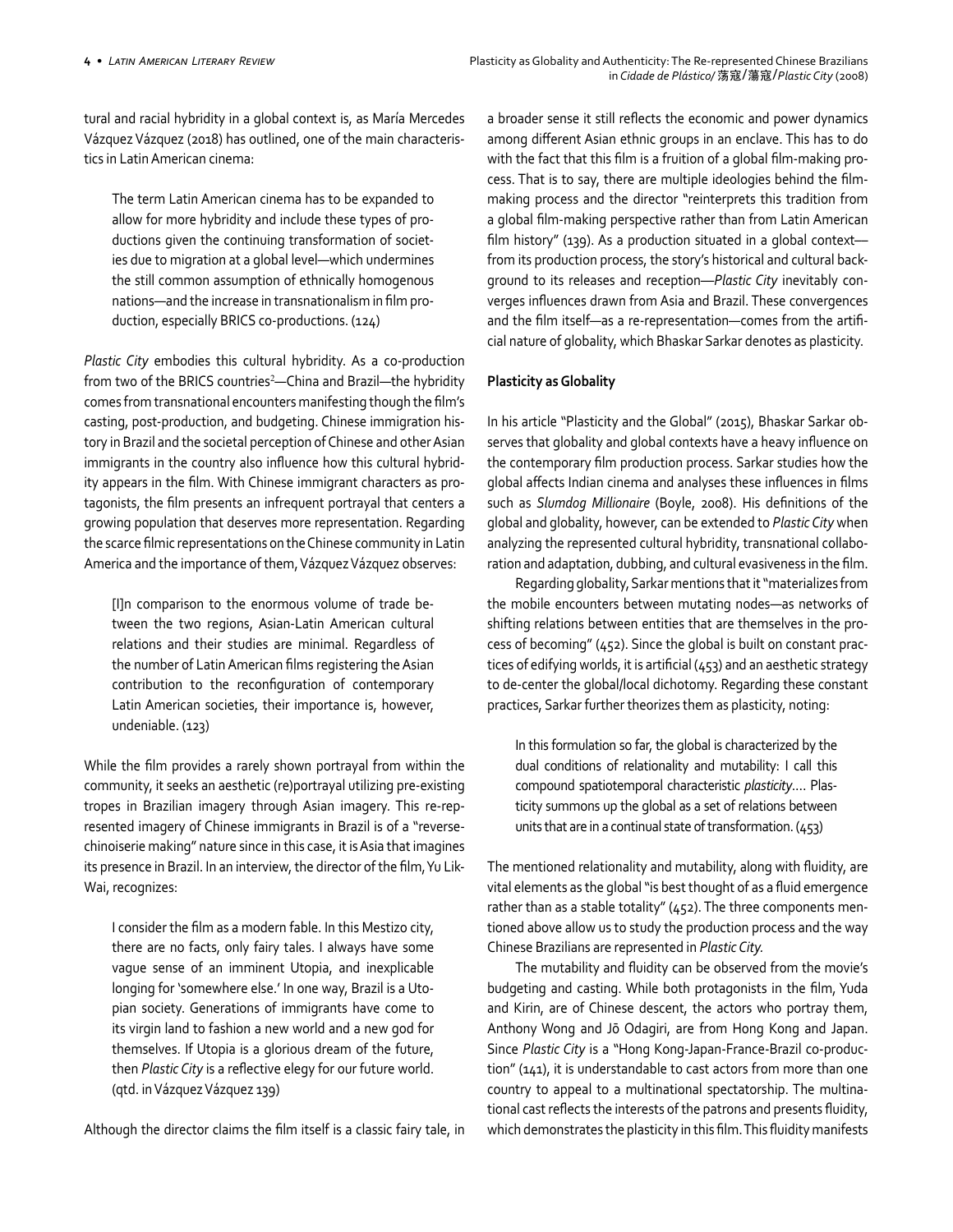through the dubbed conversations. Half of the dialogues in *Plastic City* are in Portuguese, which reflect the cultural background of the two protagonists. Since Portuguese is neither of the two actors' native language, in many scenes, the character's voice does not match their lip movements. In this case, dubbing can be considered as the transnational production team's attempt at gazing into Liberdade, an enclave that marks the presence of Asian immigrants. As previously mentioned, the film is a fable in modern times. As a result, dubbing conversations in Portuguese functions as an intervention into this romanticized world. Liberdade, then, enters the global fluidity that is carried out by filmic interpretation, and the two actors are the means through which the plasticity takes place. When talking about plasticity and global fluidity, it is essential to figure out the designated audience of this performance. Would it be the Brazilian spectators because the dubbed conversations are in Portuguese, or could it be the audience who is from other countries that are in this co-production? The answer might be both. For the Brazilian spectators—or other spectators from the Lusophone world—seeing Asian Brazilian characters speaking Portuguese and living in Liberdade, it adheres to what they know about that district. As for audiences from other countries—presumably from East Asia—seeing the actors they are familiar with "speaking" Portuguese while showing them exotic street views, dubbing becomes part of the romanticizing process. In this case, it is clear that the concept of identity and nationality are subject to interpretations within the global flux.

In addition to dubbing, the title of the film can also be interpreted as plasticity, especially considering the differences between the title given in Mandarin, Portuguese, and English. While the English and the Portuguese titles reflect the same idea—Plastic City/ *Cidade de Plástico*, the Mandarin title Dankou (蕩寇), which roughly translates into "Annihilating the Bandits" (掃蕩賊寇), conveys entirely different connotations and provides another possible reading on the story. The term Dankou derives from a novel titled *The History of Annihilating the Bandits* (續蕩寇誌) (1847), which is the continuation of a canonical Chinese literary work *Outlaws of the Marsh* (水滸傳) that was first published in the fourteenth century. Both novels mention outlaws who congregate in a geographical enclave as a critical reaction to corrupted aristocrats and monarchs. These two novels romanticize the outlaws, and the image persists in Chinese culture. As a result, when selecting the Mandarin title for the film, associating an iconic and romanticized image of a group of bandits in the collective memory is a strategy to appeal to the Chinese audience. That is to say, upon seeing the title, the spectators would tie Chinese Brazilian characters' behavior—such as smuggling, producing pirated goods, and bribing government officials—to the romantic/romanticized outlaws underlying their perception of these characters, notwithstanding the differences in the contexts. This strategy—appealing to a specific group within an audience using cultural references—adheres to the mutability and fluidity in Sarkar's theory of having diverse interpretations of known monuments or icons. While Sarkar's definitions of plasticity can be deployed to study this film, I argue that there is another aspect in *Plasticity* that can also be read as plasticity when analyzing the Chinese Brazilian characters. It is the relationship between the Chinese Brazilian characters and the plastic pirated goods.

### **Plasticity as Authenticity**

Regarding the reproducible/reproductive nature of pirated goods as a form of plasticity, I argue that each copy is a reflection of its referred product. However, each copy has less aura than the authentic one. In his iconic text "The Work of Art in the Age of Mechanical Reproduction" (1935), Walter Benjamin illustrates that the loss of aura comes from the reproduction process because it diminishes the authority of the authentic subject. Benjamin exemplifies his observation through applications in different disciplines, such as political science and photography, noting that the quality of the mechanical reproduction is oftentimes depreciated (4). As for the art objects, its "sensitive nucleus" (4) is its authenticity, which is the "the essence of what is transmissible from its beginning, ranging from its substantive duration to its testimony to the history which it has experienced" (4). While Benjamin studies said dynamics between the reproduced product and the authentic subject—where authenticity manifests itself as a kind of aura—in art, he suggests that the relationship between the two is carried out more prominently through films. The portrayed truth—the authenticity—in the film, after multiple mechanic reproductions, goes through two processes. Firstly, the aura "substitutes a plurality of copies for a unique existence" (4). The second process is phenomenological. When the reproduced product meets its audience, it allows the audience to understand the reproduced version and "reactivates the object" (4). Regarding these two processes, Benjamin alludes to its social significance as "inconceivable without its destructive, cathartic aspect, that is, the liquidation of the traditional value of the cultural heritage" (4). The destructive and cathartic aspect of the film relates tightly to the receive-reproduce process. This aspect can be found in *Plastic City* through two parallel representations. The first representation is through the smuggled and reproduced goods, while the second representation is the re-represented Chinese Brazilians in the film.

For the first representation, each pirated merchandise is a reproduction with less aura compared to the original subject. The authentic item undergoes a massive-reproduction process and is widely distributed both domestically and internationally. The filmic representation of this process can be viewed as a redefining process. In other words, Chinese Brazilians first analyze the authentic merchandise, then clandestinely reproduce and distribute these re-interpreted versions within Brazil or overseas. While the pirated goods—as replicas—look almost identical to the original one, they will never be the same. As a result, buyers of these pirated goods perceive a reproduced version without being any the wiser. In this representation, the globality aids the distribution of the altered versions. The plasticity, in the sense of both dimensions, carries out this process.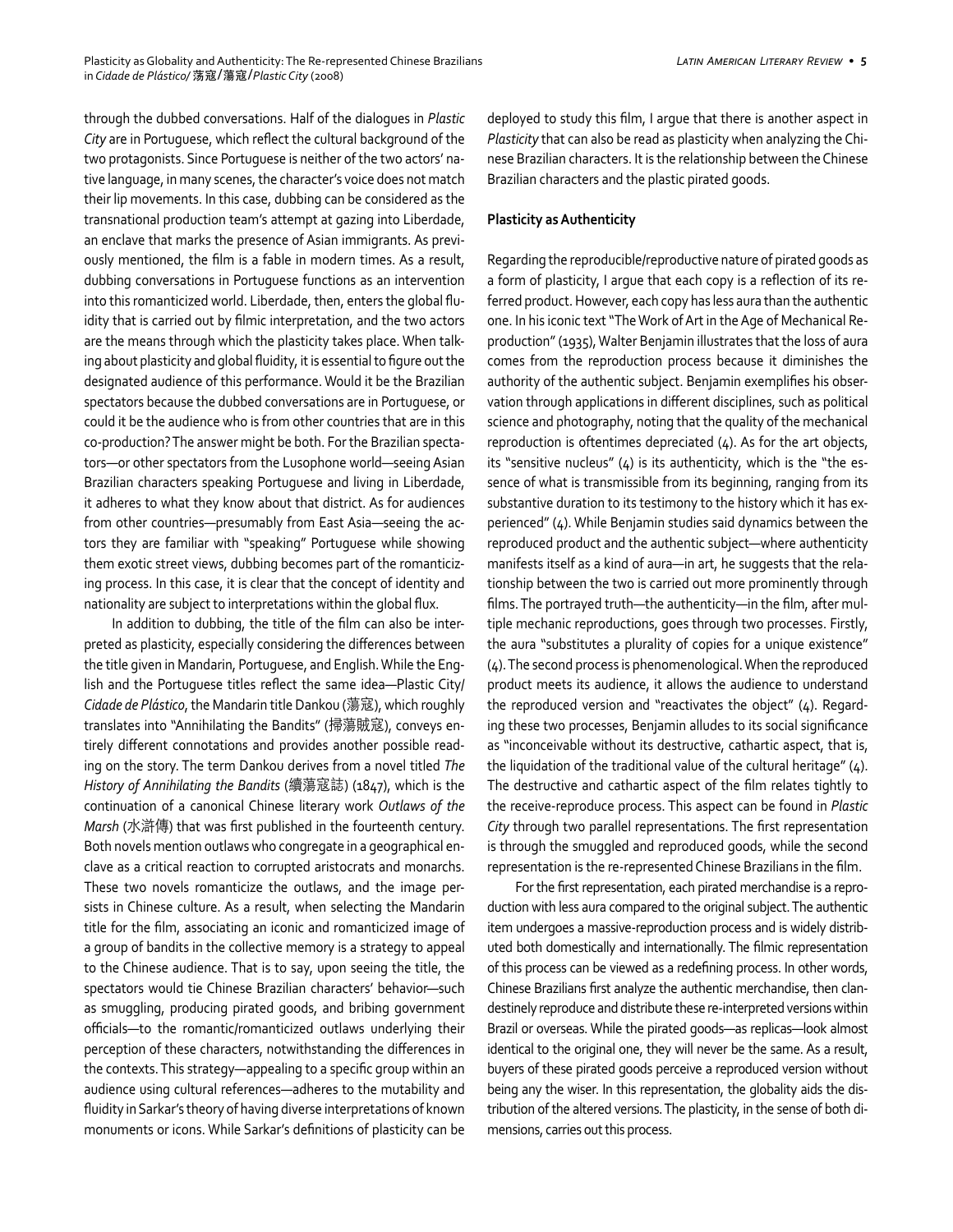The second representation links to the filmic portrayal of Chinese Brazilian characters such as Yuda and Kirin. Yuk Li-Wai, as both the screenwriter and the director of this film, absorbs historical Chinese culture and Chinese immigrant representation and portrays a re-represented version of this history. While the story and the characters in a way reflect the history of transoceanic trades and coolies—as mentioned above—which functions as the authentic subject, the re-represented version will never be identified as the authentic one. However, this re-representation is reproduced—as film copies—and distributed all over the world. The movie audience receives a "fine-tuned" version, an embellished, romanticized, and re-represented product after an elaborate mass-production process. In this case, both senses of plasticity are representation related to malleability—in terms of re-portraying Chinese immigrants and reproductivity of this filmic product.

While I categorized the two dimensions of the plasticity separately, they are not mutually exclusive. After studying the representation of the two meanings in the film individually, in the following section, I select two scenes in the movie to investigate how the plasticity—in both senses—intersects with cinematographic maneuvers.

### **Kirin: A Chinese Brazilian "Samurai"**

The plasticity can be first found in the scene where Kirin goes to Devil's an underground bar in Liberdade, to meet his lover, Rita. This scene starts with a sequence of montages of Liberdade's street view. It then shifts to an eye-level shot in which the camera shows Kirin going down to the basement of a building where Devil's is located (see fig. 1). The camera then follows Kirin as he enters the bar through a tracking shot and fixates on Rita's half-naked body. In the next cut, the camera shows Kirin and Rita's intertwined bodies. When becoming intimate, Rita starts to tell various legends from Japan, such as how Japanese geishas' "husbands" would use egg white as lubricant before taking their virginity (0:10:18-0:10:35). This scene ends with a close-up as Rita shouts: "I want to be your geisha" (0:09:48) and "come on me, my Samurai!" (0:11:36).



**Fig. 1. Screenshot. Kirin greets an exotic dancer at the entrance of the Devil's. The bar's name and the color of the sign suggest its clandestine nature. Cidade de Plástico/** 荡寇/蕩寇/*Plastic City,* **2008.**

While it is tempting to jump in to analyze the hypersexualized conversations and cultural vagueness in this scene, I will begin by studying the set. As previously mentioned, this scene takes place in an underground bar located in the heart of Liberdade. This film depicts Liberdade as an enclave where all the (illegal) business and the imaginary on Asian population occur. That is to say, it is a place that holds both the Asian population's collective memory and receives other ethnic groups' fascination with this enclave. The place is more than a physical space, but a physical space that is transformed by emotional ties. In his book *Place: A Short Introduction* (2004), cultural geographer Tim Cresswell highlights the correlation between place and memory:

Place and memory are, it seems, inevitably intertwined. Memory appears to be a personal thing… but memory is also social.… One of the primary ways in which memories are constituted is through the production of places. Monuments, museums, the preservations of particular buildings (and not others), plaques, inscriptions.… are all examples of placing of memory. The very materiality of a place means that memory is not abandoned to the vagaries of mental process and is instead inscribed in the landscape-as public memory. (119-20)

This correlation between place and memory can be observed in the very bar that hosts Kirin and Rita. It is a place that contains both Rita's imagination—built on generalizing and mixing up cultures from different Asian countries—and Kirin's emotional tie that links him and Liberdade since his only family, Yuda, and his entire pirated goods career are there. In this scene, their passionate relationship interweaves the two dimensions of plasticity.

Rita's statement at the end of the scene reflects the mutability and flexibility in the global context. Kirin is the subject of Rita's carnal desire and a body that receives the generalizing gaze on immigrants. This generalizing gaze emanates from the presumption Lee mentions—mostly Japanese Brazilians living in Liberdade. Kirin's dubbed lines also reflect the first dimension of plasticity. As previously mentioned, the Japanese actor does not speak Portuguese, but in this scene, as per the character required, Kirin speaks flawless Portuguese, though the lip movements and the sound are not synchronized. This shows the global intervention and effort to keep this romanticized story coherent. Interestingly, the references Rita makes correctly coincide with the actor's country of origin, but as Kirin, the actor does not react to it to stay in character. In this case, the plasticity is present by reflecting the Japanese actor's performance through dubbing. At the same time, the plasticity renders the Asian immigrant representation through Rita's generalizing gaze.

The second dimension of plasticity has to do with the reproduced and distributed portrayal of Chinese immigrants. Rita's gaze exoticizes Kirin's body, which adheres to the tradition of freely depicting Chinese culture, as exemplified previously through the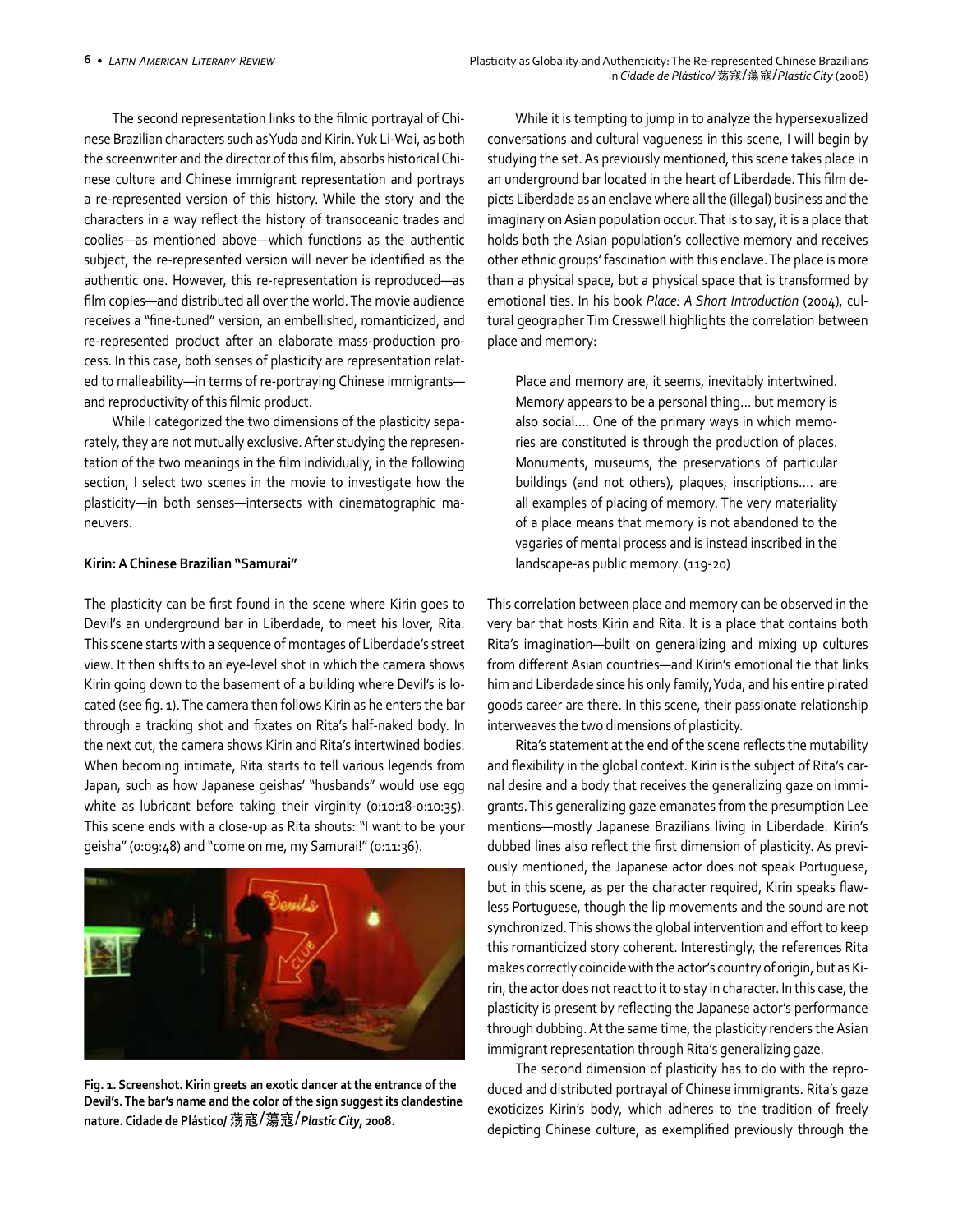history of chinoiserie. This gaze evokes pleasure in the spectators. While Kirin's body represents the authentic subject—Chinese immigrant—and exhibits for the spectators' gaze through the cinematographic arrangements such as close-ups and pan shots, the final product is an authentic subject's re-represented version. The plasticity then finalizes this process by distributing this "fine-tuned" version globally.

#### **The Visiting** *Novo Mundo* **Scene**

The second scene I selected is toward the film's beginning when Yuda enters his gang's headquarter, the *Novo Mundo* shopping center. This scene shows an agglomeration of diverse Asian cultural references. This scene also illustrates how pirated goods participate in the Chinese-Brazilian gang's underground business. These two aspects coincide with the two dimensions of plasticity.

Opening with a tracking shot, the cinematic apparatus guides the spectators to cross *Novo Mundo*'s threshold. The camera later focuses on the "Princess of Liberdade," Ocho, performing a Japanese song. It is the shopping center's inauguration day. When Yuda is cutting the ribbon, the main rival in the film, Mr. Taiwan, makes his first appearance by visiting and commenting on *Novo Mundo*'s sign as tacky. As a response, Kirin simply smirks and says: "your fly is open" (0:07:14). This scene might look light-hearted at first, but it sheds light on the power dynamics among different Asian factions within Liberdade. In this scene, Mr. Taiwan represents the newcomer to the Asian enclave, and his actions can be seen as a transgression that challenges Yuda and Kirin's place. This place is not only a physical space but one that also bears emotional weight. Cresswell theorizes this intersection of the physical and emotional in his book *In place / Out of Place: Geography, Ideology, and Transgression* (1996), designating a kind of "territorialization" (149) that carries out a classification or a "constructed arrangement" (152). This arrangement serves to define the social norms in a specific cultural context. While the social standards that align with the expectations of that context are considered *in place*, the "marginal, grotesque, extraordinary elements and events" (149) under this context are *out of place*. When *out-of-place* scenarios are registered, transgressions take place. These transgressions, according to Cresswell's definition, do not always bear negative connotations. They could indicate a series of ongoing changes that lead to a new social norm that is eventually considered *in place* within a particular cultural context. The encounters between Mr. Taiwan and Kirin, as a result, mark the initiation of later conflicts between the two factions. This dynamic adheres to Lee's description of Liberdade:

Liberdade is, arguably, Brazil's most diverse neighborhood. Throughout the twentieth century, different waves of Chinese, Taiwanese, Korean, and Vietnamese immigrants also began to open shops and work in Liberdade alongside or replacing Japanese-owned business. Today it is a hub for purchasing inexpensive commercial goods from Asia, and it serves as a critical node that joins migrant networks in Latin America and Asia. (XX)

This scene, then, embodies the first dimension of plasticity, which is the mutability and fluidity under the global gaze. While the Liberdade in the film is at the mercy of the cinematographer's interpretation and can be exotic, the ethnic diversity in Liberdade is portrayed through allegorical characters such as Mr. Taiwan, Kirin, Ocho, and Yuda.

In addition to the characters, *Novo Mondo* also takes part in the cited mutability and fluidity. That is, *Novo Mondo*, as a set for this scene, creates a place where transgressions occur. As a set, this place is represented on-screen through a cultural simulation built based on the real Liberdade while wiping out the original cultural signifiers. This idea emanates from Mark Sandberg's article "Location, 'Location' On the Plausibility of Place Substitution" (2014) in which the author explains that when a film is shot in a location different from what is claimed on-screen, the substitution between the two locations "will inevitably collide at times with local sitespecific knowledge, but if it does so within an acceptable range of plausibility for most viewers, it will pass unnoticed" (26). The collision between the two locations creates a sentiment that draws the spectators towards the "falsely claimed" area. Regarding this concept, Sandberg explains:

Those early experiments with place substitution and location simulation… create an inadvertent historical appeal. As I have worked with this material, I have found myself consistently drawn to what one might call the "failed" locations—those that substitute poorly… Perhaps it is a relief to us to see that not every place can be substituted smoothly, that places can in fact still matter. (43-44)

This inadvertent appeal can be found in the filmic portrayals of *Novo Mundo* and Liberdade. As this film is fictional, accuracy is not the director's primary concern. Although *Plastic City* is filmed in São Paulo, several scenes were shot in a studio. The *Novo Mundo* shopping center*,* for example, does not exist in real life. As a result, the Liberdade in the film deviates from the original one. This leaves room for the represented locations—the shopping center and Liberdade—to be malleable and shaped according to the director's imagination. The transnational production process and imagery cause this deviation from the original location. This process shows the plasticity as mutability and fluidity.

The represented areas are places that hold sentimental value for the Chinese Brazilian characters. At the same time, there is part of the ethnoscape, a notion on human motions––such as migrations and tourism —affected by foreign capitals, an idea introduced and explained by anthropologist Arjun Appadurai. In his book *Modernity at Large: Cultural Dimensions of Globalization* (1996), Appadurai defines ethnoscape as such: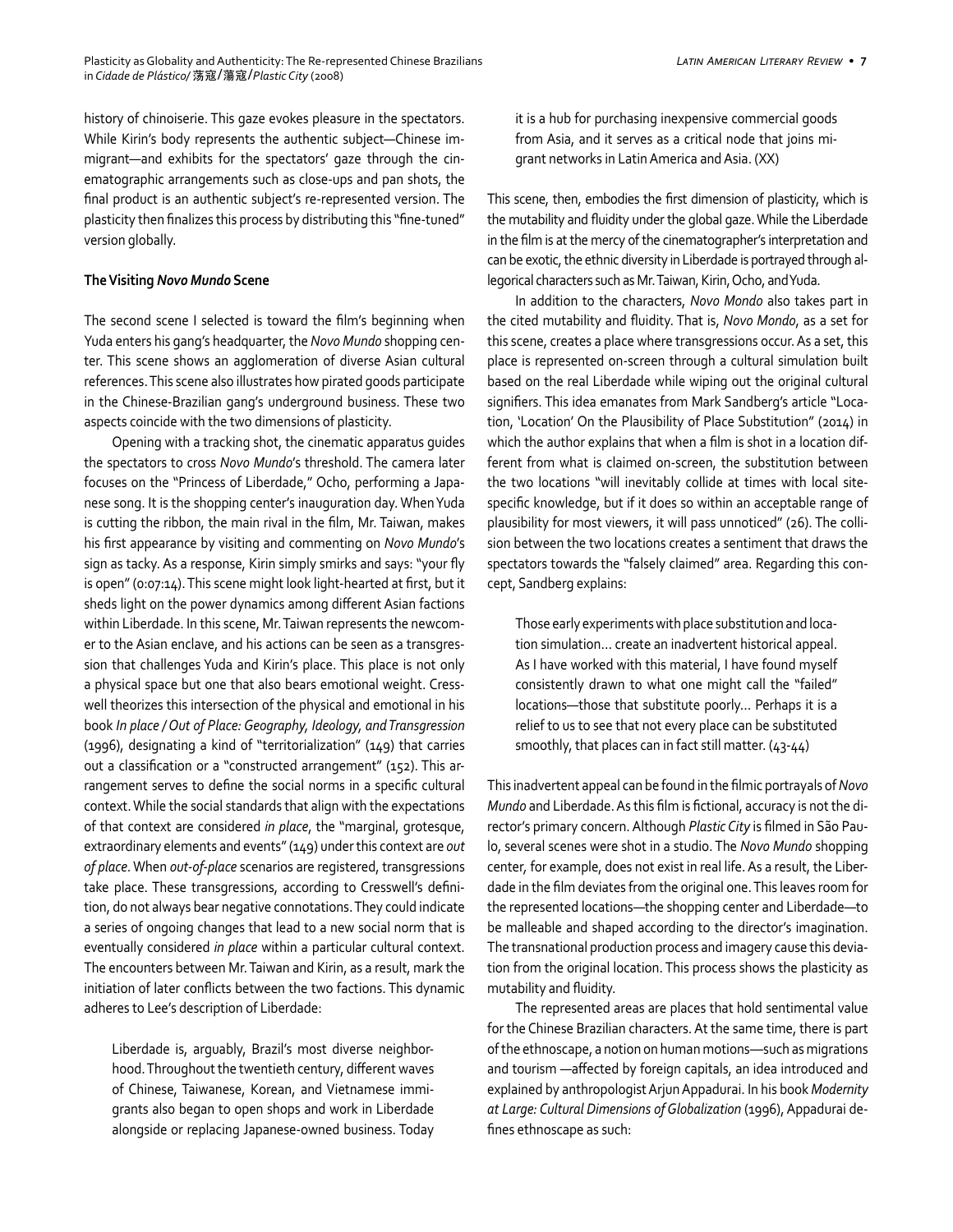By ethnoscape, I mean the landscape of persons who constitute the shifting world in which we live: tourists, immigrants, refugees, exiles, guest workers, and other moving groups and individuals constitute an essential feature of the world and appear to affect the politics of (and between) nations to a hitherto unprecedented degree. This is not to say that there are no relatively stable communities and networks.… But it is to say that the warp of these stabilities is everywhere shot through with the woof of human motion, as more persons and groups deal with the realities of having to move or the fantasies of wanting to move. What is more, both these realities and fantasies now function on larger scales.… And as international capital shifts its needs, as production and technology generate different requirements, as nationstates shift their policies on refugee populations, these moving groups can never afford to let their imaginations rest too long, even if they wish to. (33-34)

The mentioned elements—shifting capitals and imaginaries—are represented in *Novo Mundo* and Liberdade, demonstrating the ongoing financial and physical encounters of Asian immigrants from different origins. This representation is carried out firstly through portraying Liberdade as a place by putting in a location that only exists in the film—*Novo Mundo—*to allow the director creative space for his interpretation. Then, the re-represented Chinese Brazilian characters—such as Mr. Taiwan, Yuda, Kirin, and Ocho—perform via dubbing and cultural vagueness to convert *Novo Mundo* and Liberdade into part of the ethnoscape. The creation of place/location/ethnoscape and the re-representation of those characters take place through the flexibility of plasticity.

The second dimension of plasticity, the reproducibility of plastic goods, is represented through the merchandise in the shopping center. The *Novo* Mundo houses many shops that sell pirated products. As the shopping center becomes a place and part of the ethnoscape for the Chinese Brazilian characters, the pirated goods in this shopping center symbolize the circulation of reproduced truth—the re-represented Chinese Brazilian population and their place in the film.

 When analyzing plasticity and authenticity, dubbing and cultural vagueness also play essential roles in this scene. There are two characters with dubbed voices. The first one is Kirin. As previously mentioned, throughout the movie, his lines in Mandarin and Portuguese are dubbed, which can be identified by the unsynchronized lip movements. In this particular scene, Kirin's dubbed lines are in Mandarin and revolve around the shopping center and the newcomers in town. This is yet another example in which the cinematographers create flexibility through Chinese Brazilian characters. To build a convincing narrative on the power dynamics among diverse Asian communities in Liberdade, Chinese Brazilian characters are "fine-tuned" through dubbing.

The second character relevant to this topic is the "Princess of Liberdade," Ocho. In this scene, Ocho performs a Japanese song entitled "The Crossing Point of the Love Affair," whose original singer, Feifei Ouyang, is Taiwanese. While the lyrics in a way reflect Ocho's (unrequited) affections toward Kirin,<sup>3</sup> there is another aspect in this performance that relates to the representation of diverse Asian ethnic groups in this film. In an interview, Yi Huang—the Chinese actress who portrays Ocho—extends her gratitude to Jō Odagiri—the actor who plays Kirin—for helping her perfect the Japanese pronunciation so that she could deliver a convincing performance.<sup>4</sup> The interactions between the two actors are reverse to the characters they are playing. That is to say, the Japanese actor who plays a Chinese Brazilian in the movie teaches the Chinese actress who plays a Chinese Brazilian to perform Japaneseness. This reverse-playing culminates in a dubbed performance. The fact that Ocho is performing a Japanese song as a Chinese Brazilian is a decision made by the director. In the same interview in which the Chinese actress mentions the help from the fellow Japanese actor, the film's director says he chose this specific song along with another because "the elders in his family adore these two songs, and they sound like the songs that the Overseas Chinese elders would appreciate" (Zho 2008). That is, in this scene, a Chinese Brazilian character is performing a Japanese song in a historically Japanese predominant enclave. It is because the director imagines the Chinese Brazilians would have liked it. The director's assumptions are another dubbing made by the transnational production team on Liberdade. Therefore, the Liberdade and Chinese Brazilian characters in this scene are the reproduced image, the version with a weakened aura in comparison to the original ones. However, it does not mean the duplicated versions have less value than the original copies; on the contrary, the ethnic diversity within the Asian enclave is shown and dispersed through the filmed copies. These copies divulge this seldom portrayed diversity in Latin American cinema to a broader spectatorship.

## **Conclusion**

*Plastic City* provides a re-representation of the Chinese Brazilian community through a transnational co-production. This re-presentation is carried out through the two dimensions of plasticity: mutability and flexibility in conjunction with reproduction and distribution. Via the two said dimensions, the production team and the Hong Kongese director (self-)exoticize Chinese Brazilians through a transnational and bilateral—Asia-Brazil—collective imaginary. This process is carried out in a global context in which the production distributes the "authenticity" though the film's copies. From the *chinoiserie* in the sixteenth century to the plasticity in this twentyfirst-century film, the interpretation of Asian culture in the Latin American context is an ongoing process, and it requires more attention in future studies.